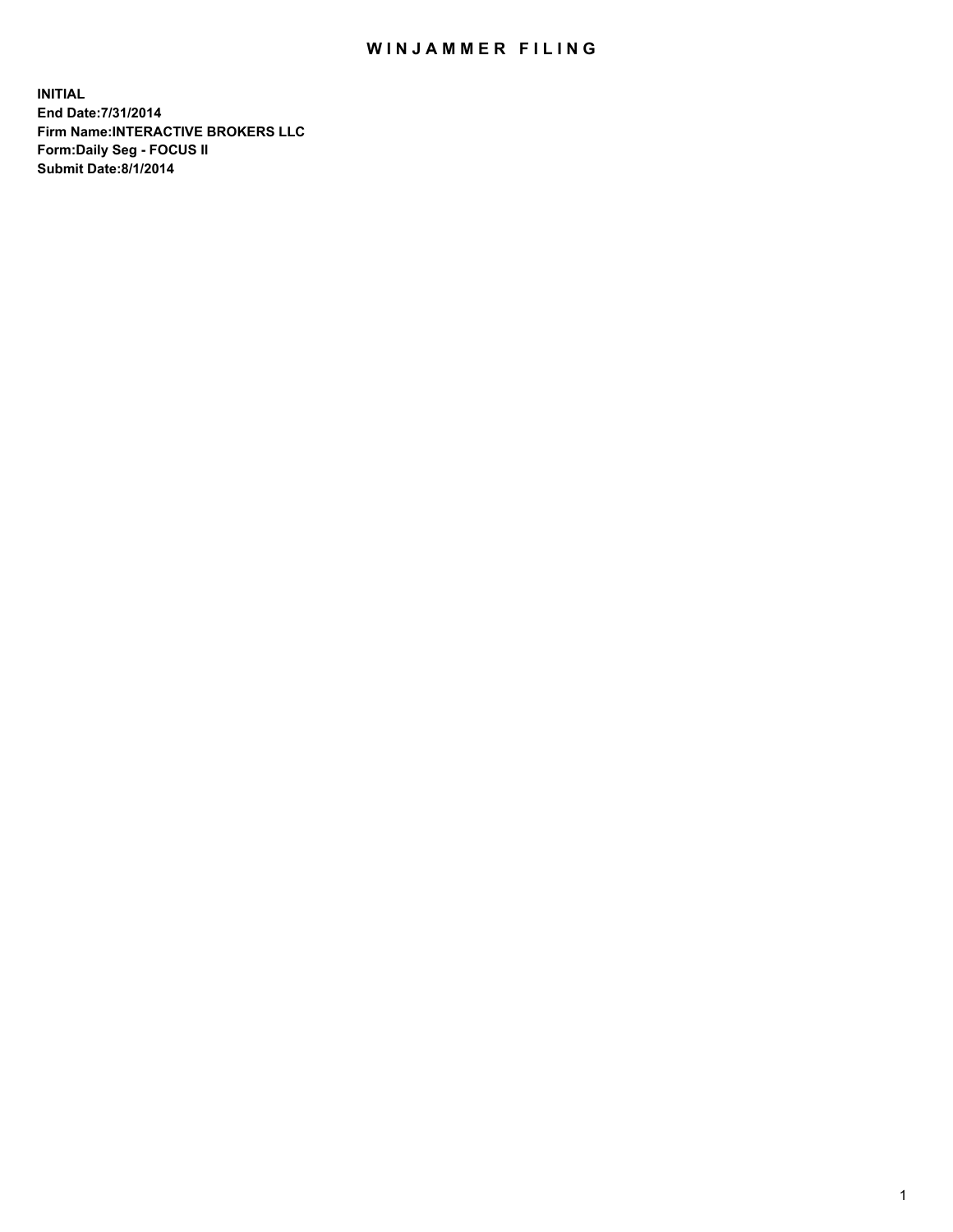## **INITIAL End Date:7/31/2014 Firm Name:INTERACTIVE BROKERS LLC Form:Daily Seg - FOCUS II Submit Date:8/1/2014 Daily Segregation - Cover Page**

| Name of Company<br><b>Contact Name</b><br><b>Contact Phone Number</b><br><b>Contact Email Address</b>                                                                                                                                                                                                                          | <b>INTERACTIVE BROKERS LLC</b><br><b>Michael Ellman</b><br>203-422-8926<br>mellman@interactivebrokers.co<br>$m$ |
|--------------------------------------------------------------------------------------------------------------------------------------------------------------------------------------------------------------------------------------------------------------------------------------------------------------------------------|-----------------------------------------------------------------------------------------------------------------|
| FCM's Customer Segregated Funds Residual Interest Target (choose one):<br>a. Minimum dollar amount: ; or<br>b. Minimum percentage of customer segregated funds required:% ; or<br>c. Dollar amount range between: and; or<br>d. Percentage range of customer segregated funds required between:% and%.                         | $\overline{\mathbf{0}}$<br>0<br>155,000,000 245,000,000<br>00                                                   |
| FCM's Customer Secured Amount Funds Residual Interest Target (choose one):<br>a. Minimum dollar amount: ; or<br>b. Minimum percentage of customer secured funds required:% ; or<br>c. Dollar amount range between: and; or<br>d. Percentage range of customer secured funds required between:% and%.                           | <u>0</u><br>0<br>80,000,000 120,000,000<br>00                                                                   |
| FCM's Cleared Swaps Customer Collateral Residual Interest Target (choose one):<br>a. Minimum dollar amount: ; or<br>b. Minimum percentage of cleared swaps customer collateral required:% ; or<br>c. Dollar amount range between: and; or<br>d. Percentage range of cleared swaps customer collateral required between:% and%. | $\overline{\mathbf{0}}$<br>$\underline{\mathbf{0}}$<br>0 <sub>0</sub><br>0 <sub>0</sub>                         |
| Current ANC:on<br><b>Broker Dealer Minimum</b><br>Debit/Deficit - CustomersCurrent AmountGross Amount<br>Domestic Debit/Deficit<br>Foreign Debit/Deficit                                                                                                                                                                       | <u>2,195,147,146 31-JUL-2014</u><br>345,766,556<br>3,121,498<br>2,287,268 0                                     |
| Debit/Deficit - Non CustomersCurrent AmountGross Amount<br>Domestic Debit/Deficit<br>Foreign Debit/Deficit<br>Proprietary Profit/Loss<br>Domestic Profit/Loss<br>Foreign Profit/Loss                                                                                                                                           | 0 <sub>0</sub><br>0 <sub>0</sub><br>$\overline{\mathbf{0}}$<br>$\underline{\mathbf{0}}$                         |
| Proprietary Open Trade Equity<br>Domestic OTE<br>Foreign OTE<br><b>SPAN</b><br><b>Customer SPAN Calculation</b><br>Non-Customer SPAN Calcualation                                                                                                                                                                              | $\underline{\mathbf{0}}$<br>$\underline{\mathbf{0}}$<br>1,138,366,026<br>14,166,401                             |
| <b>Proprietary Capital Charges</b><br>Minimum Dollar Amount Requirement<br>Other NFA Dollar Amount Requirement                                                                                                                                                                                                                 | <u>0</u><br>20,000,000 [7465]<br>21,428,568 [7475]                                                              |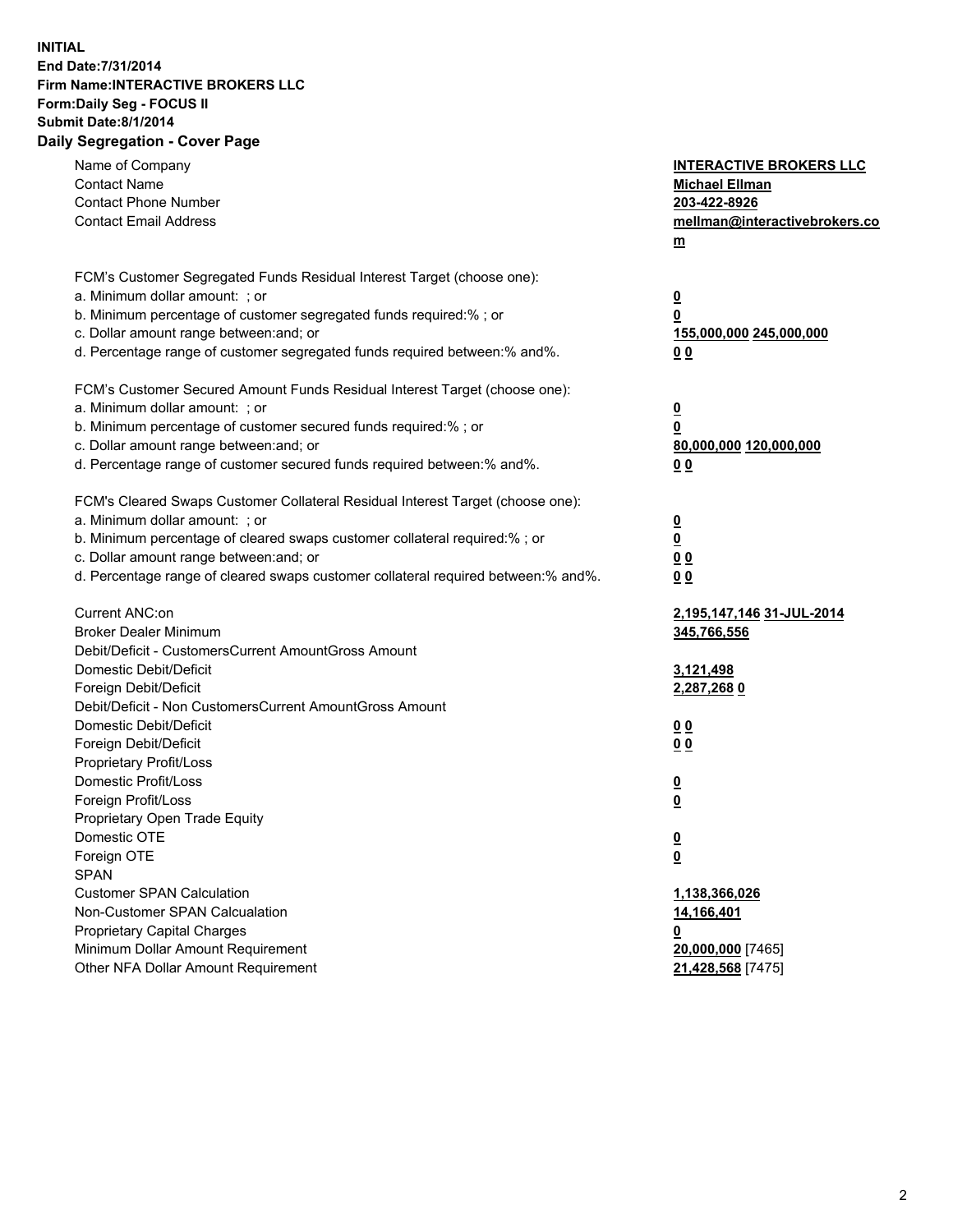#### **INITIAL End Date:7/31/2014 Firm Name:INTERACTIVE BROKERS LLC Form:Daily Seg - FOCUS II Submit Date:8/1/2014 Daily Segregation - Secured Amounts**

|     | Foreign Futures and Foreign Options Secured Amounts                                                        |                                  |
|-----|------------------------------------------------------------------------------------------------------------|----------------------------------|
|     | Amount required to be set aside pursuant to law, rule or regulation of a foreign                           | $0$ [7305]                       |
|     | government or a rule of a self-regulatory organization authorized thereunder                               |                                  |
| 1.  | Net ledger balance - Foreign Futures and Foreign Option Trading - All Customers                            |                                  |
|     | A. Cash                                                                                                    | 312,445,369 [7315]               |
|     | B. Securities (at market)                                                                                  | $0$ [7317]                       |
| 2.  | Net unrealized profit (loss) in open futures contracts traded on a foreign board of trade                  | 1,028,652 [7325]                 |
| 3.  | Exchange traded options                                                                                    |                                  |
|     | a. Market value of open option contracts purchased on a foreign board of trade                             | 46,647 [7335]                    |
|     | b. Market value of open contracts granted (sold) on a foreign board of trade                               | $-84,069$ [7337]                 |
| 4.  | Net equity (deficit) (add lines 1. 2. and 3.)                                                              | 313,436,599 [7345]               |
| 5.  | Account liquidating to a deficit and account with a debit balances - gross amount                          | 2,287,268 [7351]                 |
|     | Less: amount offset by customer owned securities                                                           | 0 [7352] 2,287,268 [7354]        |
| 6.  | Amount required to be set aside as the secured amount - Net Liquidating Equity                             | 315,723,867 [7355]               |
|     | Method (add lines 4 and 5)                                                                                 |                                  |
| 7.  | Greater of amount required to be set aside pursuant to foreign jurisdiction (above) or line                | 315,723,867 [7360]               |
|     | 6.                                                                                                         |                                  |
|     | FUNDS DEPOSITED IN SEPARATE REGULATION 30.7 ACCOUNTS                                                       |                                  |
| 1.  | Cash in banks                                                                                              |                                  |
|     | A. Banks located in the United States                                                                      | 344,401,350 [7500]               |
|     | B. Other banks qualified under Regulation 30.7                                                             | 0 [7520] 344,401,350 [7530]      |
| 2.  | Securities                                                                                                 |                                  |
|     | A. In safekeeping with banks located in the United States                                                  | $0$ [7540]                       |
|     | B. In safekeeping with other banks qualified under Regulation 30.7                                         | 0 [7560] 0 [7570]                |
| 3.  | Equities with registered futures commission merchants                                                      |                                  |
|     | A. Cash                                                                                                    | $0$ [7580]                       |
|     | <b>B.</b> Securities                                                                                       | $0$ [7590]                       |
|     | C. Unrealized gain (loss) on open futures contracts                                                        | $0$ [7600]                       |
|     | D. Value of long option contracts                                                                          | $0$ [7610]                       |
|     | E. Value of short option contracts                                                                         | 0 [7615] 0 [7620]                |
| 4.  | Amounts held by clearing organizations of foreign boards of trade                                          |                                  |
|     | A. Cash                                                                                                    | $0$ [7640]                       |
|     | <b>B.</b> Securities                                                                                       | $0$ [7650]                       |
|     | C. Amount due to (from) clearing organization - daily variation                                            | $0$ [7660]                       |
|     | D. Value of long option contracts                                                                          | $0$ [7670]                       |
|     | E. Value of short option contracts                                                                         | 0 [7675] 0 [7680]                |
| 5.  | Amounts held by members of foreign boards of trade                                                         |                                  |
|     | A. Cash                                                                                                    | 71,747,279 [7700]                |
|     | <b>B.</b> Securities                                                                                       | $0$ [7710]                       |
|     | C. Unrealized gain (loss) on open futures contracts                                                        | 1,144,180 [7720]                 |
|     | D. Value of long option contracts                                                                          | 46,647 [7730]                    |
|     | E. Value of short option contracts                                                                         | -84,068 [7735] 72,854,038 [7740] |
| 6.  | Amounts with other depositories designated by a foreign board of trade                                     | 0 [7760]                         |
| 7.  | Segregated funds on hand                                                                                   | $0$ [7765]                       |
| 8.  | Total funds in separate section 30.7 accounts                                                              | 417,255,388 [7770]               |
| 9.  | Excess (deficiency) Set Aside for Secured Amount (subtract line 7 Secured Statement<br>Page 1 from Line 8) | 101,531,521 [7380]               |
| 10. | Management Target Amount for Excess funds in separate section 30.7 accounts                                | 80,000,000 [7780]                |
| 11. | Excess (deficiency) funds in separate 30.7 accounts over (under) Management Target                         | 21,531,521 [7785]                |
|     |                                                                                                            |                                  |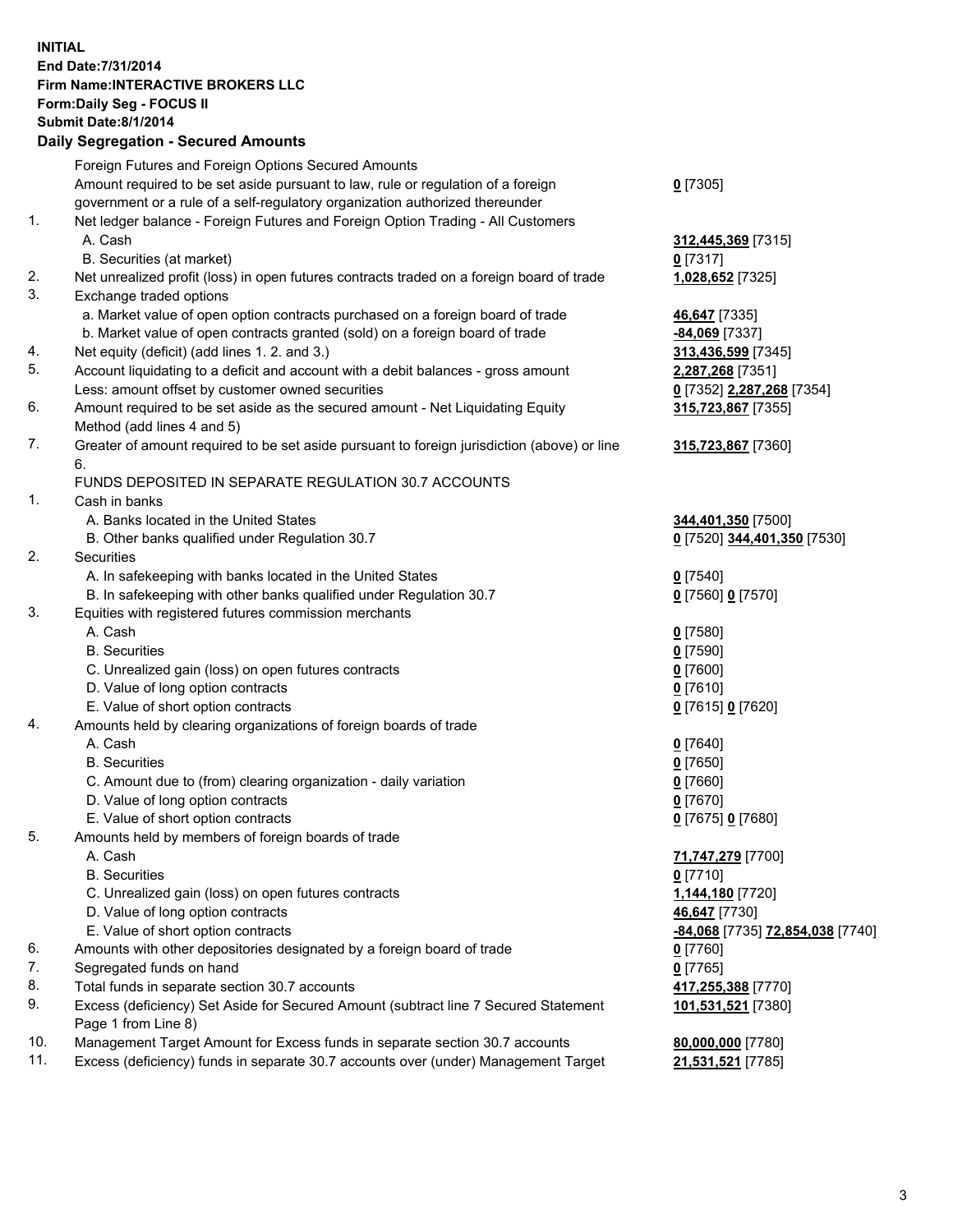**INITIAL End Date:7/31/2014 Firm Name:INTERACTIVE BROKERS LLC Form:Daily Seg - FOCUS II Submit Date:8/1/2014 Daily Segregation - Segregation Statement** SEGREGATION REQUIREMENTS(Section 4d(2) of the CEAct) 1. Net ledger balance A. Cash **2,281,271,637** [7010] B. Securities (at market) **0** [7020] 2. Net unrealized profit (loss) in open futures contracts traded on a contract market **15,477,089** [7030] 3. Exchange traded options A. Add market value of open option contracts purchased on a contract market **98,158,474** [7032] B. Deduct market value of open option contracts granted (sold) on a contract market **-180,920,111** [7033] 4. Net equity (deficit) (add lines 1, 2 and 3) **2,213,987,089** [7040] 5. Accounts liquidating to a deficit and accounts with debit balances - gross amount **3,121,498** [7045] Less: amount offset by customer securities **0** [7047] **3,121,498** [7050] 6. Amount required to be segregated (add lines 4 and 5) **2,217,108,587** [7060] FUNDS IN SEGREGATED ACCOUNTS 7. Deposited in segregated funds bank accounts A. Cash **323,111,899** [7070] B. Securities representing investments of customers' funds (at market) **1,041,493,196** [7080] C. Securities held for particular customers or option customers in lieu of cash (at market) **0** [7090] 8. Margins on deposit with derivatives clearing organizations of contract markets A. Cash **24,154,670** [7100] B. Securities representing investments of customers' funds (at market) **109,456,876** [7110] C. Securities held for particular customers or option customers in lieu of cash (at market) **0** [7120] 9. Net settlement from (to) derivatives clearing organizations of contract markets **-4,712,949** [7130] 10. Exchange traded options A. Value of open long option contracts **1,925,805** [7132] B. Value of open short option contracts **-5,942,143** [7133] 11. Net equities with other FCMs A. Net liquidating equity **-5,527,741** [7140] B. Securities representing investments of customers' funds (at market) **929,888,054** [7160] C. Securities held for particular customers or option customers in lieu of cash (at market) **0** [7170] 12. Segregated funds on hand **0** [7150] 13. Total amount in segregation (add lines 7 through 12) **2,413,847,667** [7180] 14. Excess (deficiency) funds in segregation (subtract line 6 from line 13) **196,739,080** [7190] 15. Management Target Amount for Excess funds in segregation **155,000,000** [7194]

16. Excess (deficiency) funds in segregation over (under) Management Target Amount Excess

**41,739,080** [7198]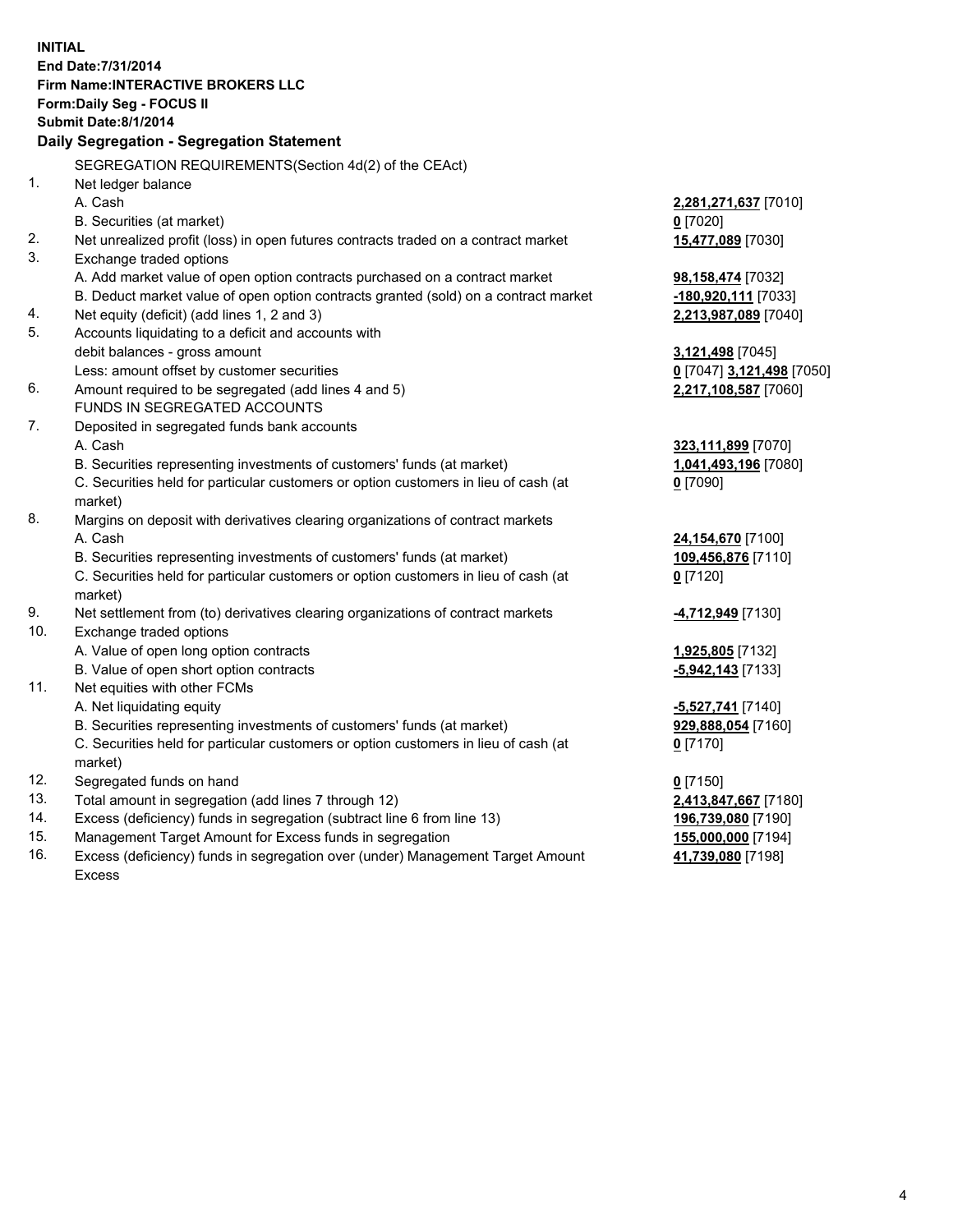#### **INITIAL End Date:7/31/2014 Firm Name:INTERACTIVE BROKERS LLC Form:Daily Seg - FOCUS II Submit Date:8/1/2014 Daily Segregation - Supplemental**

|                              | Daily Segregation - Supplemental                                                       |                                    |
|------------------------------|----------------------------------------------------------------------------------------|------------------------------------|
|                              | Total gross margin deficiencies - Segregated Funds Origin                              | 252,656 [9100]                     |
|                              | Total gross margin deficiencies - Secured Funds Origin                                 | 39,727 [9101]                      |
| $\blacksquare$               | Total gross margin deficiencies - Cleared Swaps Customer Collateral Funds Origin       | $0$ [9102]                         |
| $\blacksquare$               | Total gross margin deficiencies - Noncustomer and Proprietary Accounts Origin          | $0$ [9103]                         |
| $\overline{\phantom{a}}$     | Total number of accounts contributing to total gross margin deficiencies - Segregated  | 13 [9104]                          |
|                              | Funds Origin                                                                           |                                    |
| $\qquad \qquad \blacksquare$ | Total number of accounts contributing to total gross margin deficiencies - Secured     | 3[9105]                            |
|                              | Funds Origin                                                                           |                                    |
| $\blacksquare$               | Total number of accounts contributing to the total gross margin deficiencies - Cleared | $0$ [9106]                         |
|                              | Swaps Customer Collateral Funds Origin                                                 |                                    |
| $\qquad \qquad \blacksquare$ | Total number of accounts contributing to the total gross margin deficiencies -         | $0$ [9107]                         |
|                              | Noncustomer and Proprietary Accounts Origin                                            |                                    |
| $\qquad \qquad \blacksquare$ | Upload a copy of the firm's daily margin report the FCM uses to issue margin calls     |                                    |
|                              | which corresponds with the reporting date.                                             |                                    |
| $\blacksquare$               | Number of active customer accounts                                                     | 265,520 [8070]                     |
| $\overline{\phantom{a}}$     | Percentage of customer who are speculative traders                                     | 100 [8071]                         |
| $\blacksquare$               | Percentage of customers who are hedge traders                                          | 0[8072]                            |
| $\overline{\phantom{a}}$     | Percentage of position traders                                                         | 90 [8073]                          |
| $\overline{\phantom{a}}$     | Percentage of day traders                                                              | 10 [8074]                          |
| $\overline{\phantom{a}}$     | Number of customers trading at reportable levels                                       | 173 [8075]                         |
| $\blacksquare$               | Number of customer accounts which have direct access to an exchange                    | 0[8083]                            |
| $\overline{\phantom{a}}$     | Do you charge margin on open positions intra-day?                                      | Yes [8090]                         |
|                              | If so, Do you offer reduced intraday margin rates to customers?                        | Yes [8077]                         |
| $\overline{\phantom{a}}$     | Lowest round turn commission rate offered                                              | 1[8080]                            |
| $\overline{\phantom{a}}$     | Highest round turn commission rate offered                                             | 29 [8081]                          |
| $\overline{\phantom{a}}$     | Is the system used to monitor customer risk a proprietary, purchased or leased         | 1[8082]                            |
|                              | system?                                                                                |                                    |
| ۳                            | Identify any non-trade based fees charged to customers.                                |                                    |
|                              | <b>Inactivity Fees</b>                                                                 | Yes;;[9109]                        |
|                              | Platform Usage Fees                                                                    | No;;[9110]                         |
|                              | <b>Statement Printing Fees</b>                                                         | No;;[9111]                         |
|                              | <b>Account Maintenance Fees</b>                                                        | Yes;;[9112]                        |
|                              | <b>Check Request Fees</b>                                                              | Yes;;[9113]                        |
|                              | <b>Wire Fees</b>                                                                       | Yes;;[9114]                        |
|                              | <b>Convenience Fees</b>                                                                | No;;[9115]                         |
|                              | Other Fees:                                                                            | Yes;;[9116] MARKET DATA            |
|                              |                                                                                        | <b>EXCERCISE &amp; ASSIGNEMENT</b> |
|                              |                                                                                        | <u>PRIME BROKER TAKE UP IRA AC</u> |
|                              |                                                                                        | <b>ELECTRONIC FUNDS TRANSFER</b>   |
|                              |                                                                                        | <b>STOP PAYMENT BOUNCED</b>        |
|                              |                                                                                        | <b>CHECK ARCHIVED STATEMENT</b>    |
|                              |                                                                                        | <b>CANCELLATION MODIFICATION</b>   |
|                              |                                                                                        | <b>TRADE BUST TELEPHONE</b>        |
|                              |                                                                                        | <u>ORDER EXPOSURE</u>              |
|                              |                                                                                        | <b>WITHDRAWAL FEES [9117]</b>      |
|                              |                                                                                        |                                    |

- Identify accepted forms of funding for customer trading accounts.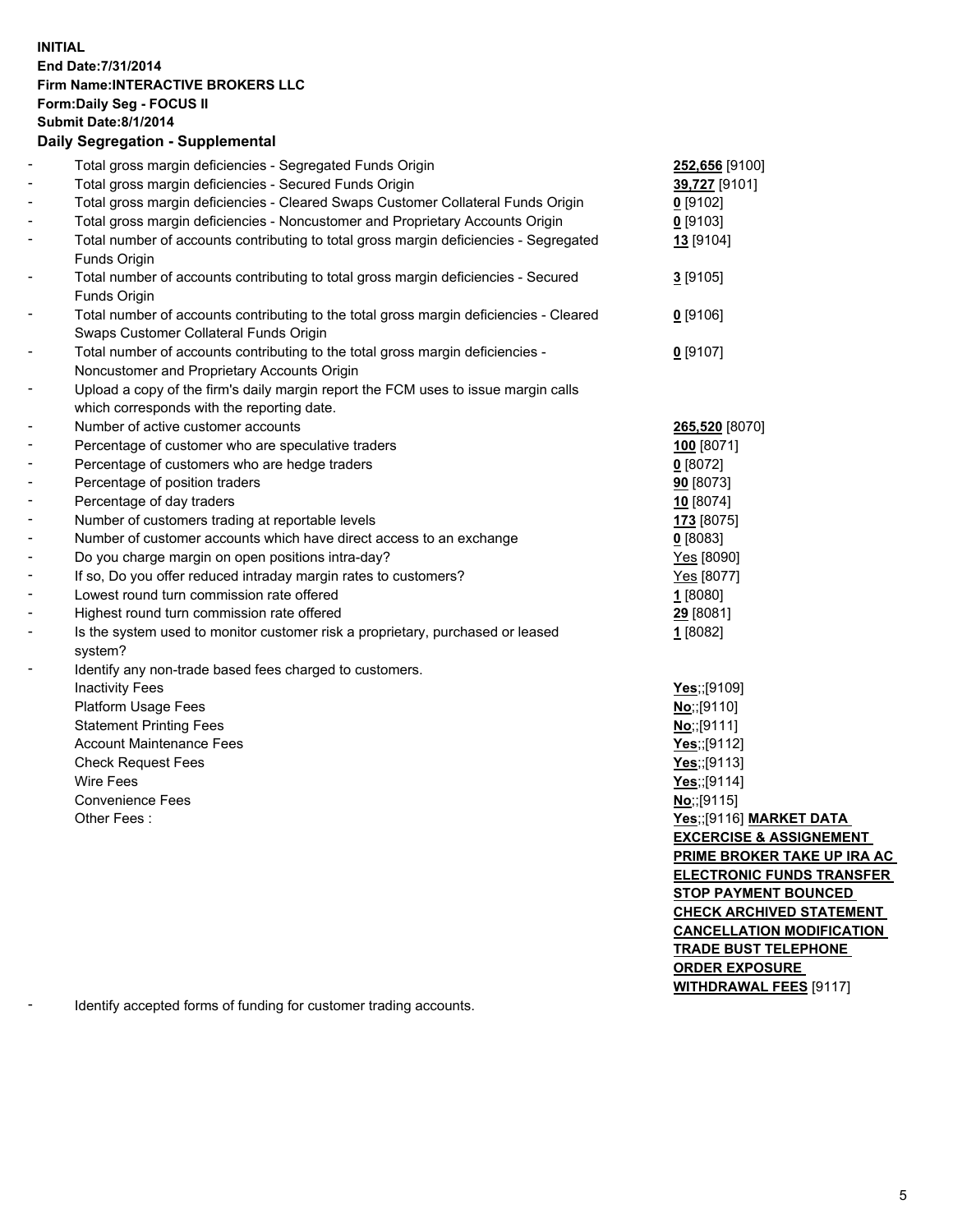**INITIAL End Date:7/31/2014 Firm Name:INTERACTIVE BROKERS LLC Form:Daily Seg - FOCUS II Submit Date:8/1/2014**

> Cash Check Wire **ACH** Debit Card Credit Card Online Money Transfer Services (e.g. PayPal) Virtual Currency (e.g. Bit Coin) Securities or other non-cash collateral **Other**

- Identify the total number of customer accounts whose trading volume individually represents 10% or greater of the firm's overall trading volume for the month. For the purposes of this question, the FCM must aggregate all accounts with the same and/or like beneficial ownership.
- Identify the total number of proprietary and non-customer accounts whose trading volume individually represents 10% or greater of the firm's overall trading volume for the month. For the purposes of this question, the FCM must aggregate all accounts with the same and/or like beneficial ownership.
	- Identify all market segments in which your customers trade. Additionally, identify any products, regardless of expiration, which make up 20% or greater of open interest carried by the firm as of the reporting date.

## **SegmentCustomer In Segment20% or Greater** Agricultural **Yes**;;[9130]

Broad Bases Security Indices **Yes**;;[9132]

Financials - Interest Rates **Yes**;;[9134]

- Financials Foreign Currencies (on exchange) **Yes**;;[9136]
- Natural Resources Energy **Yes**;;[9138]

Natural Resources - Metals **Yes**;;[9140]

Security Futures Products **No**;;[9146]

- Does the FCM hold customer Segregated, Secured or Cleared Swaps Customer Collateral funds in cash, outside the US? Segregated Secured: Cleared Swaps Customer Collateral

**Yes**;;[9118] **Yes**;;[9119] **Yes**;;[9120] **Yes**;;[9121] **No**;;[9122] **No**;;[9123] **No**;;[9124] **No**;;[9125] **No**;;[9188] **Yes**;;[9126] **BILL PAYMENT VIA BANK ACCOUNT** [9127] **0** [9128]

**0** [9129]

**No**;;[9131] **Yes**;;[9133] **No**;;[9135] **No**;;[9137] **No**;;[9139] **No**;;[9141] OTC **No**;;[9142] **No**;;[9143] Swaps **No**;;[9144] **No**;;[9145] **No**;;[9147] Forex **No**;;[9148] **No**;;[9149] Physicals **No**;;[9150] **No**;;[9151] Securities **No**;;[9152] **No**;;[9153] Other **0** [9154] **No**;;[9155] **No**;;[9156] **Yes**;;[9157] **Yes**;;[9158] **No**;;[9159]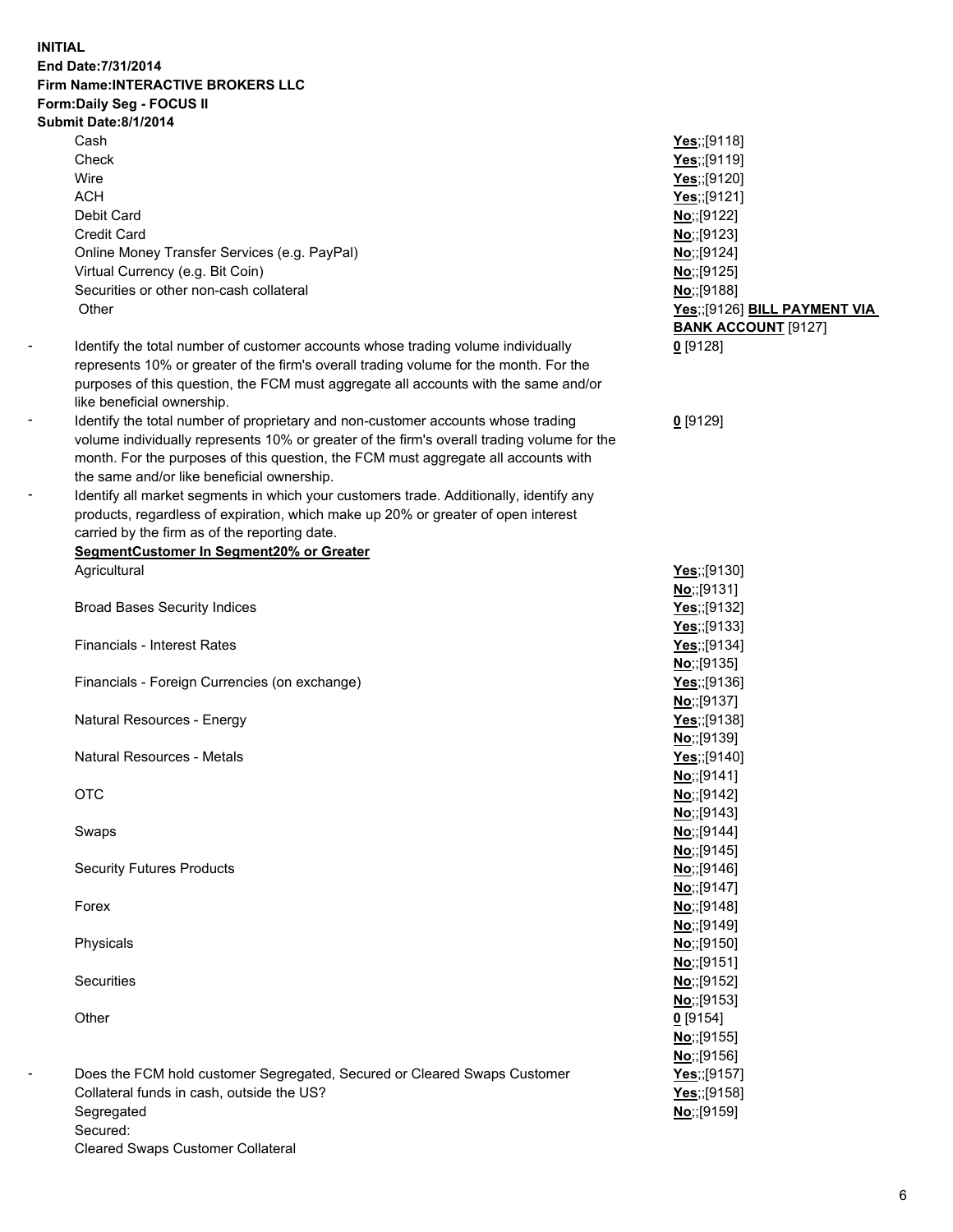### **INITIAL End Date:7/31/2014 Firm Name:INTERACTIVE BROKERS LLC Form:Daily Seg - FOCUS II Submit Date:8/1/2014**

| Does the FCM hold customer Segregated, Secured or Cleared Swaps Customer<br>No;;[9160]<br>Collateral funds in securities, outside the US?Segregated<br><u>No;;[</u> 9161]<br>Secured:<br>No: [9162]<br><b>Cleared Swaps Customer Collateral</b><br>Identify the total number of customer accounts which individually represents 5% or<br>$0$ [9163]<br>greater of the Segregated required balance as of the reporting date. For the purposes of<br>this question, the FCM must aggregate all accounts with the same and/or like<br>beneficial ownership.<br>Identify the total number of customer accounts which individually represents 5% or<br>1 <sup>[9164]</sup><br>greater of the Secured required balance as of the reporting date. For the purposes of<br>this question, the FCM must aggregate all accounts with the same and/or like |  |
|------------------------------------------------------------------------------------------------------------------------------------------------------------------------------------------------------------------------------------------------------------------------------------------------------------------------------------------------------------------------------------------------------------------------------------------------------------------------------------------------------------------------------------------------------------------------------------------------------------------------------------------------------------------------------------------------------------------------------------------------------------------------------------------------------------------------------------------------|--|
|                                                                                                                                                                                                                                                                                                                                                                                                                                                                                                                                                                                                                                                                                                                                                                                                                                                |  |
|                                                                                                                                                                                                                                                                                                                                                                                                                                                                                                                                                                                                                                                                                                                                                                                                                                                |  |
| beneficial ownership.                                                                                                                                                                                                                                                                                                                                                                                                                                                                                                                                                                                                                                                                                                                                                                                                                          |  |
| Identify the total number of customer accounts which individually represents 5% or<br>$0$ [9165]<br>greater of the Cleared Swaps Customer Collateral required balance as of the reporting<br>date. For the purposes of this question, the FCM must aggregate all accounts with the<br>same and/or like beneficial ownership.                                                                                                                                                                                                                                                                                                                                                                                                                                                                                                                   |  |
| Identify the number of proprietary/non-customers accounts which have direct market<br>$0$ [9166]<br>access to an exchange.                                                                                                                                                                                                                                                                                                                                                                                                                                                                                                                                                                                                                                                                                                                     |  |
| Have you increased margin rates for any customer accounts or products beyond<br>Yes [9167]<br>exchange minimums in the past month?                                                                                                                                                                                                                                                                                                                                                                                                                                                                                                                                                                                                                                                                                                             |  |
| During the period did the firm begin offering any products or services to customers that<br><u>No</u> [9169]<br>it did not previously offer?                                                                                                                                                                                                                                                                                                                                                                                                                                                                                                                                                                                                                                                                                                   |  |
| If new products or services were offered during the period, describe them in the provided<br><u>0</u> [9170]<br>text box in detail.                                                                                                                                                                                                                                                                                                                                                                                                                                                                                                                                                                                                                                                                                                            |  |